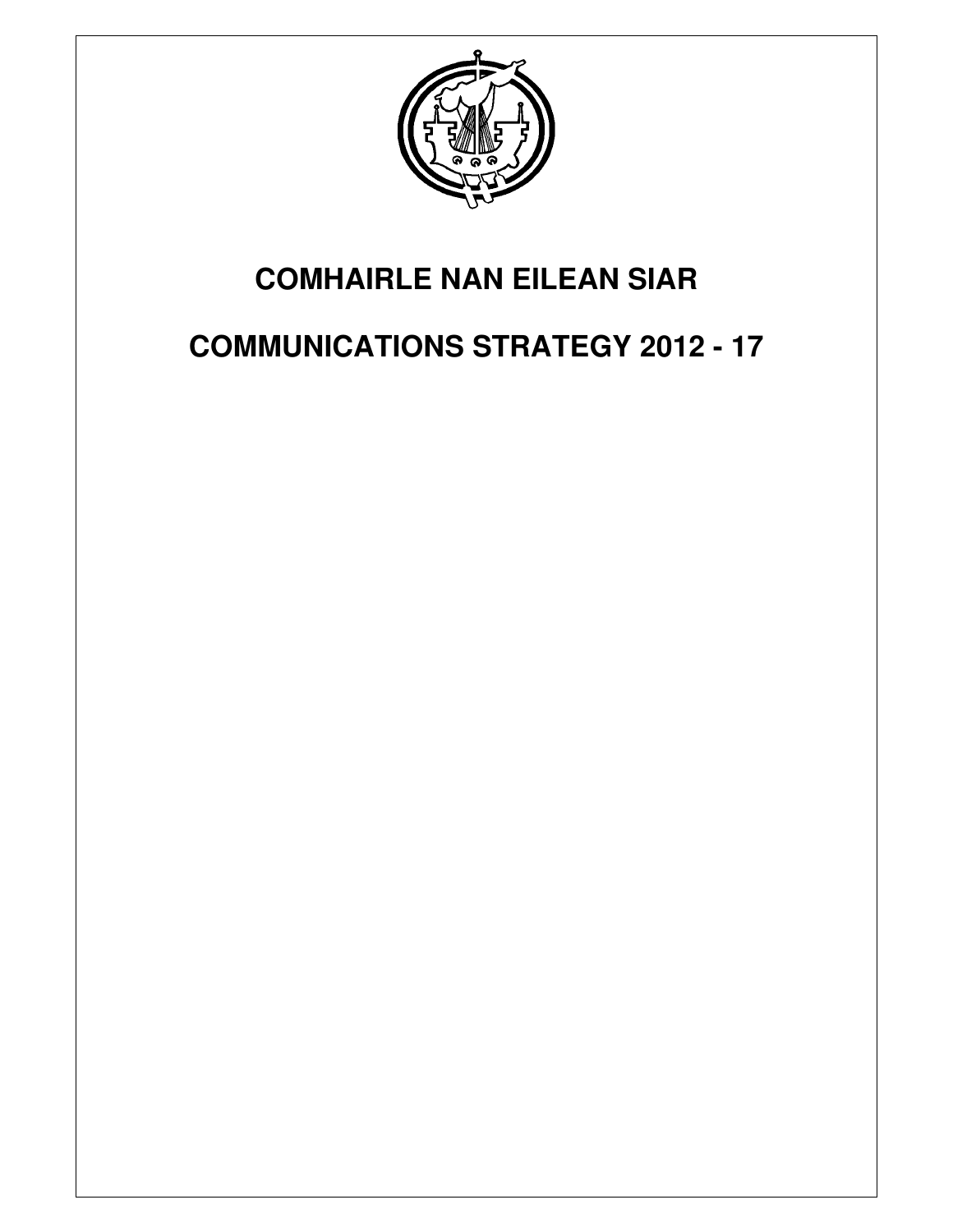## **Contents**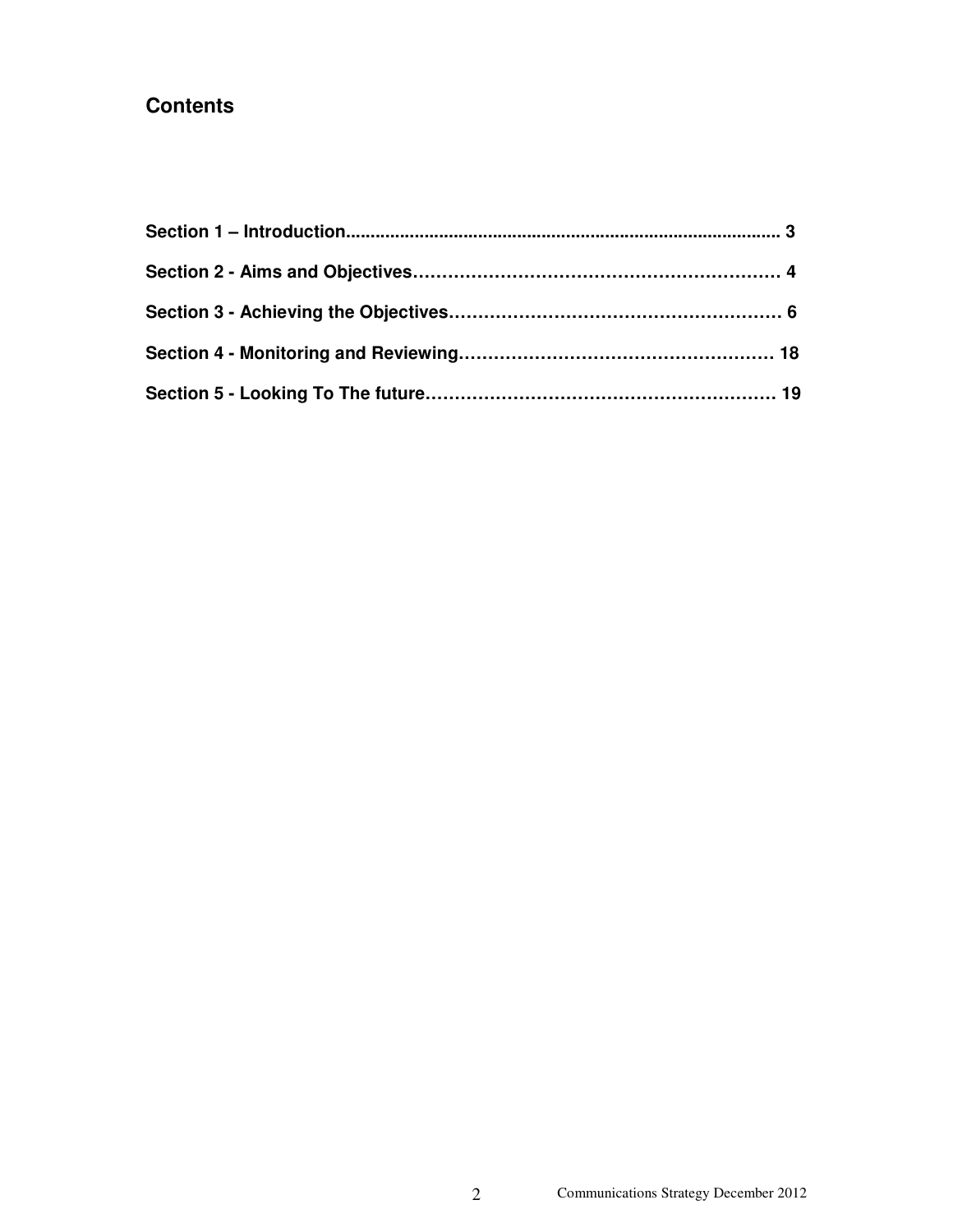## **INTRODUCTION**

- 1.1 Good communication should be essential for every organisation. Effective communication can help manage, motivate, influence, explain and inform.
- 1.2 Good, effective communication also helps strengthen democracy and allows for participation with and by the Comhairle's key stakeholders including the public and the Comhairle's employees.
- 1.3 Stakeholders (A person, group or organization that has an interest or concern in an organization. Stakeholders can affect or be affected by the organization's actions, objectives and policies.)

The Comhairle's stakeholders in terms of communication are:

| Internal:           | External                                           |
|---------------------|----------------------------------------------------|
| <b>Members</b>      | <b>Public</b>                                      |
| <b>Employees</b>    | Media                                              |
| <b>Trade Unions</b> | Scottish, UK and European Governments and agencies |
|                     | Community Planning Partners and other agencies     |

- 1.4 This strategy is intended to benefit the Comhairle and its internal and external stakeholders. The benefits of implementing the strategy will be:
	- The Comhairle's services will be better known, understood and accessed by the public and other stakeholders.
	- The Comhairle's achievements will be better known by the public and other stakeholders
	- The Comhairle's aims and aspirations will be better known by the public and other stakeholders.
	- The Comhairle's stakeholders will know more about the organisation and will have the opportunity to contribute views and ideas and contribute to the decision making process.
	- Comhairle employees will know more about the organisation and will have the opportunity to give views and ideas and contribute to the decision making process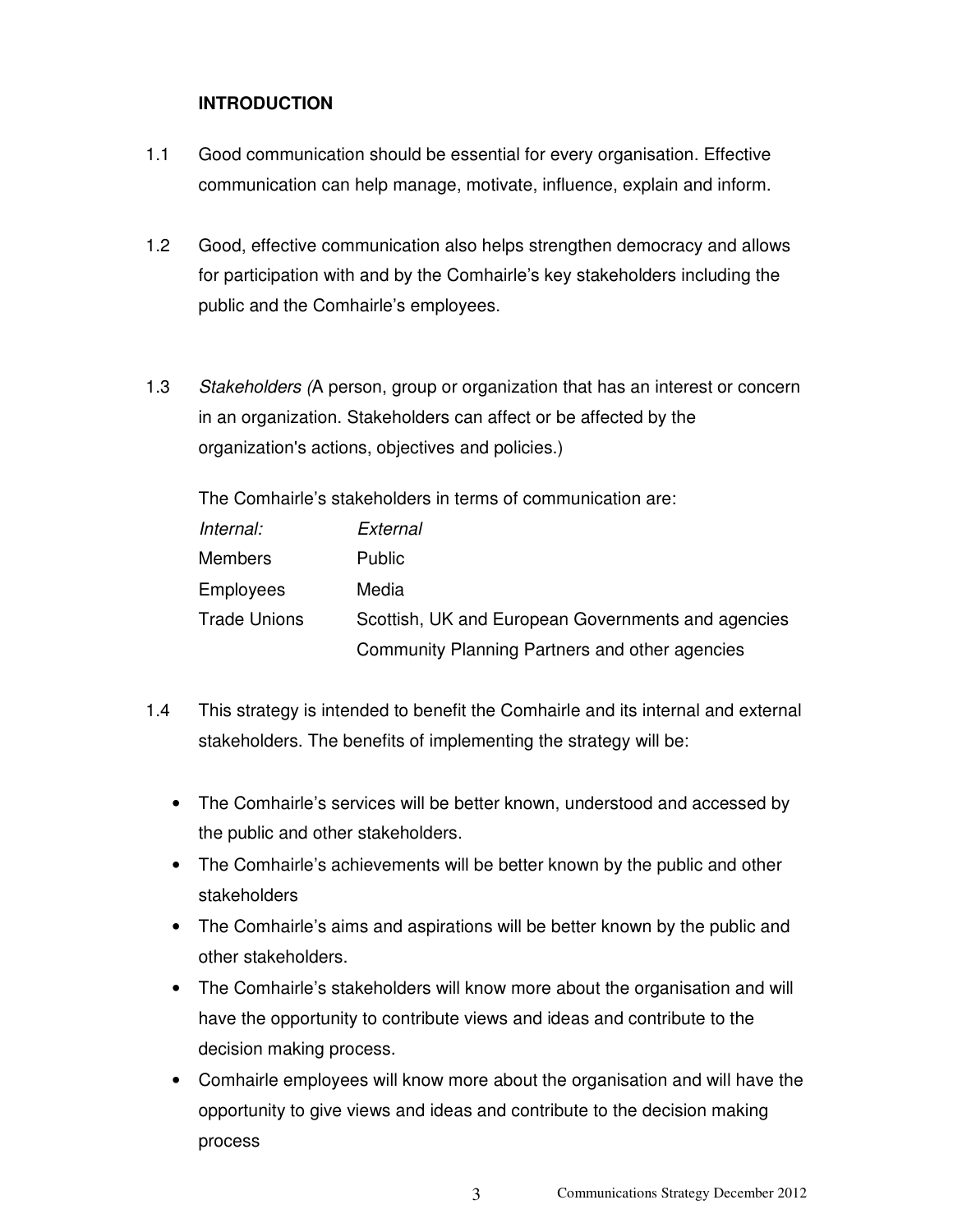- The Comhairle can raise awareness of and explain decisions and policies, justify actions and respond to criticism. The Comhairle should also rebut inaccuracies or falsehoods where appropriate.
- 1.5 There are a range of communication methods from the traditional to the new. Different means of communication may be more effective in reaching different audiences. However, all communication should be clear, concise and welltargeted.
- 1.6 In formulating this strategy, recognition has been taken of the Comhairle's aspirations for the Gaelic language as outlined in the Comhairle's Gaelic Language Plan.
- 1.7 Good communication will help the Comhairle to achieve its strategic, corporate and service objectives in line with the Corporate Strategy, Business Plans and the Single Outcome Agreement.

### **AIMS AND OBJECTIVES**

- 2.1 The key aims of the strategy are to promote better understanding of the Comhairle's role in the community and its contribution to the life of those who live in the Outer Hebrides and other stakeholders. As well as communicating effectively with the community, the Comhairle must also ensure that communications with the workforce within our organisation are effective and focussed to ensure staff are informed, motivated and understand the vital role of communications at every level.
- 2.2 The communications strategy is a framework with an improvement ethos built into it to ensure that the workforce and the community are at the heart of the process to improve participation in the democratic process and ensure that our communications are clear and consistent: Listening involves valuing input, acting on feedback and changing behaviour. Communications with the community and the workforce in Gaelic or English are based on timely and effective principles, building understanding and trust with individuals, stakeholders, external organisations and the communities we serve. Effective communication at all levels is a cornerstone of responsible, effective and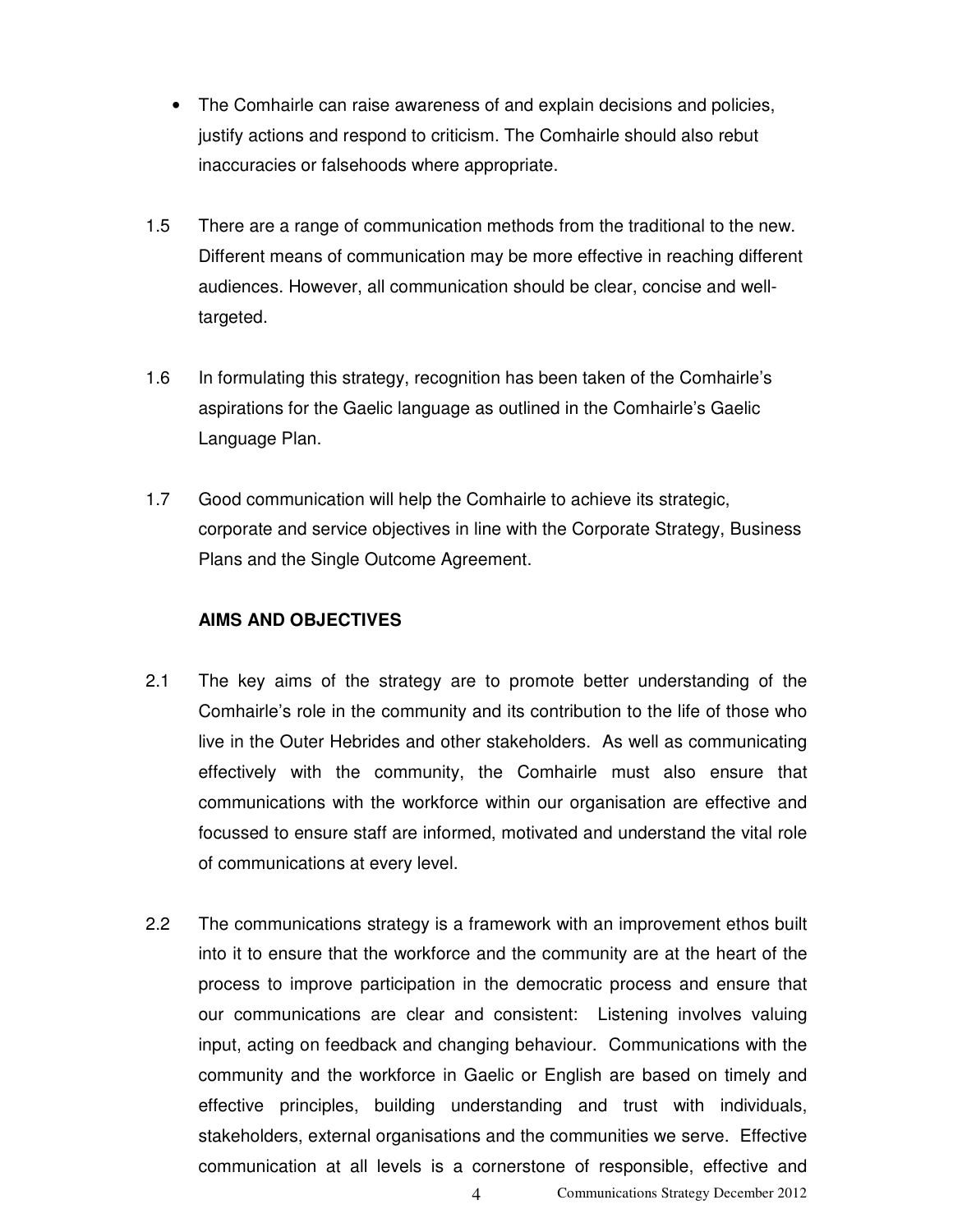professional organisations. We should aim to be proactive in all our communications although we also require to react and rebut where appropriate.

#### 2.3 **Key Objectives**

- a) To identify and distribute timely, accurate and relevant information about the Comhairle's services through the most appropriate channels for the audience.
- b) To maximise positive media coverage of the Comhairle's work, policies and achievements.
- c) To ensure the Comhairle's communications spoken, written and electronic – are clear, consistent and effective.
- d) To develop Comhairle's website in a bilingual format where appropriate as a key channel of communication.
- e) To inform and empower all staff and Members to act as ambassadors for the Comhairle.
- f) To ensure, by clear and consistent corporate branding, that the Comhairle is recognised and respected as a corporate body.
- g) To ensure communications are a fundamental part of corporate thinking, including the adequate allocation of resources.
- h) To work with partners, community organisations and stakeholders to publicise joint initiatives.
- i) To ensure public understanding and participation in local government and to demonstrate process is increased and maintained.
- j) To ensure that the plan for Comhairle communications in any emergency is effective and adequate.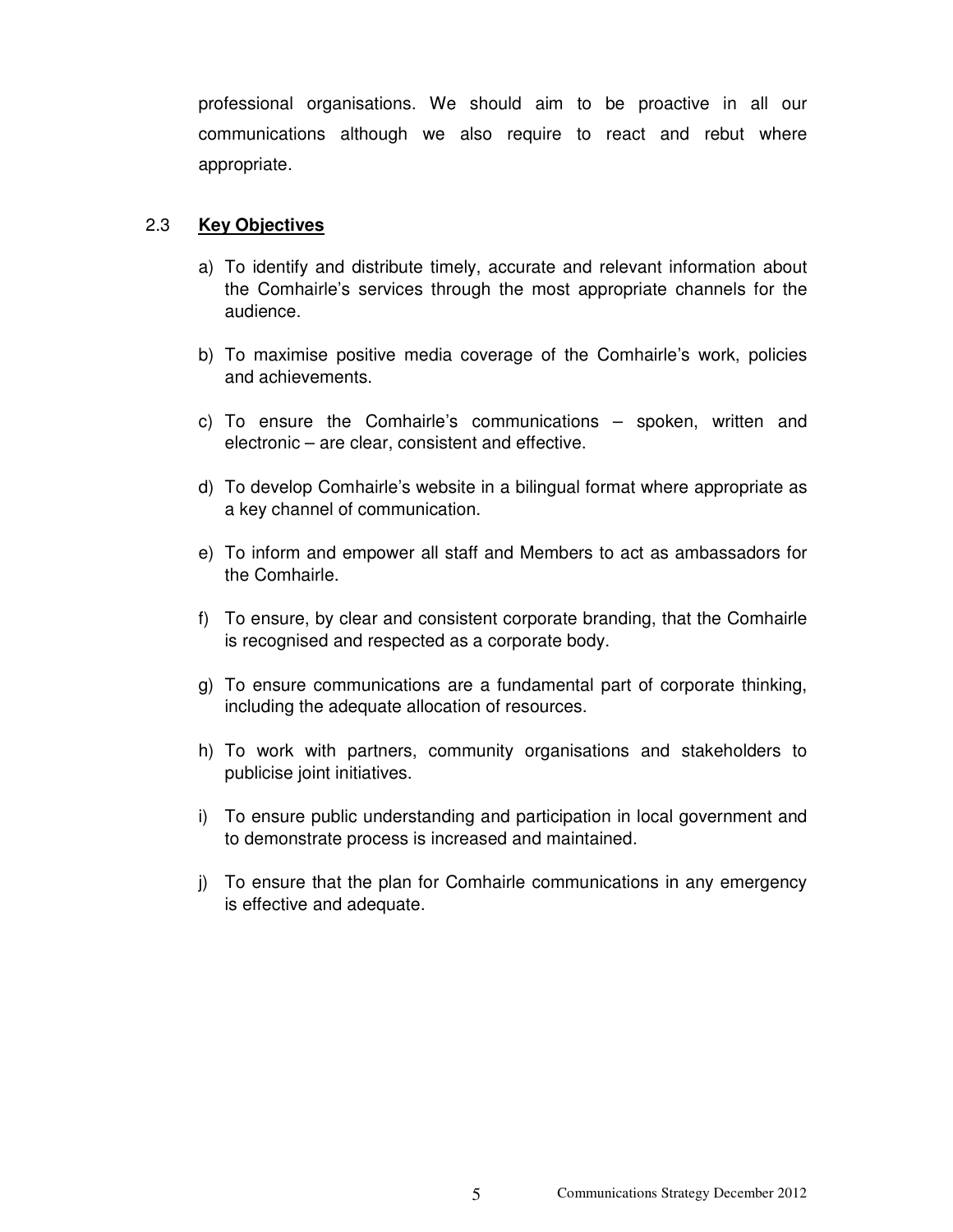### **ACHIEVING THE OBJECTIVES**

## **3.1 Objective 1**

**To identify and distribute timely, accurate and relevant information about the Comhairle's services through the most appropriate channels for the audience**.

| <b>Channel and Action</b>                                 | <b>Outcome/ Evidence</b>                   | <b>Audience</b>                    | <b>Timescale</b>                                                                    | Owner                                          |
|-----------------------------------------------------------|--------------------------------------------|------------------------------------|-------------------------------------------------------------------------------------|------------------------------------------------|
| a) Media<br>releases/photos                               | Media Coverage                             | Media/Public/other<br>stakeholders | As appropriate e.g.<br>following Committee<br>decision/new<br>service/opening event | Departments/Comms<br>Section/Members           |
| b) Website – Internet<br><b>Reviewed November</b><br>2012 | Internet coverage                          | Public/other<br>stakeholders       | Ongoing                                                                             | Comms section/<br>Departments/Members/<br>I.T. |
| c) Committee Reports                                      | Media coverage/Internet<br>coverage        | Public/other<br>stakeholders       | As per Committee<br>schedules                                                       | Departments                                    |
| d) Public<br>Engagement/Consultati<br>on                  | Public Attendance at<br>meetings/feedback  | Public/other<br>stakeholders       | As appropriate e.g.<br><b>Budget Consultation</b><br>Meetings                       | Departments/Members                            |
| e) Leaflets/Posters                                       | Leaflet take-up/Service<br>takeup/feedback | Public                             | Ongoing                                                                             | Departments                                    |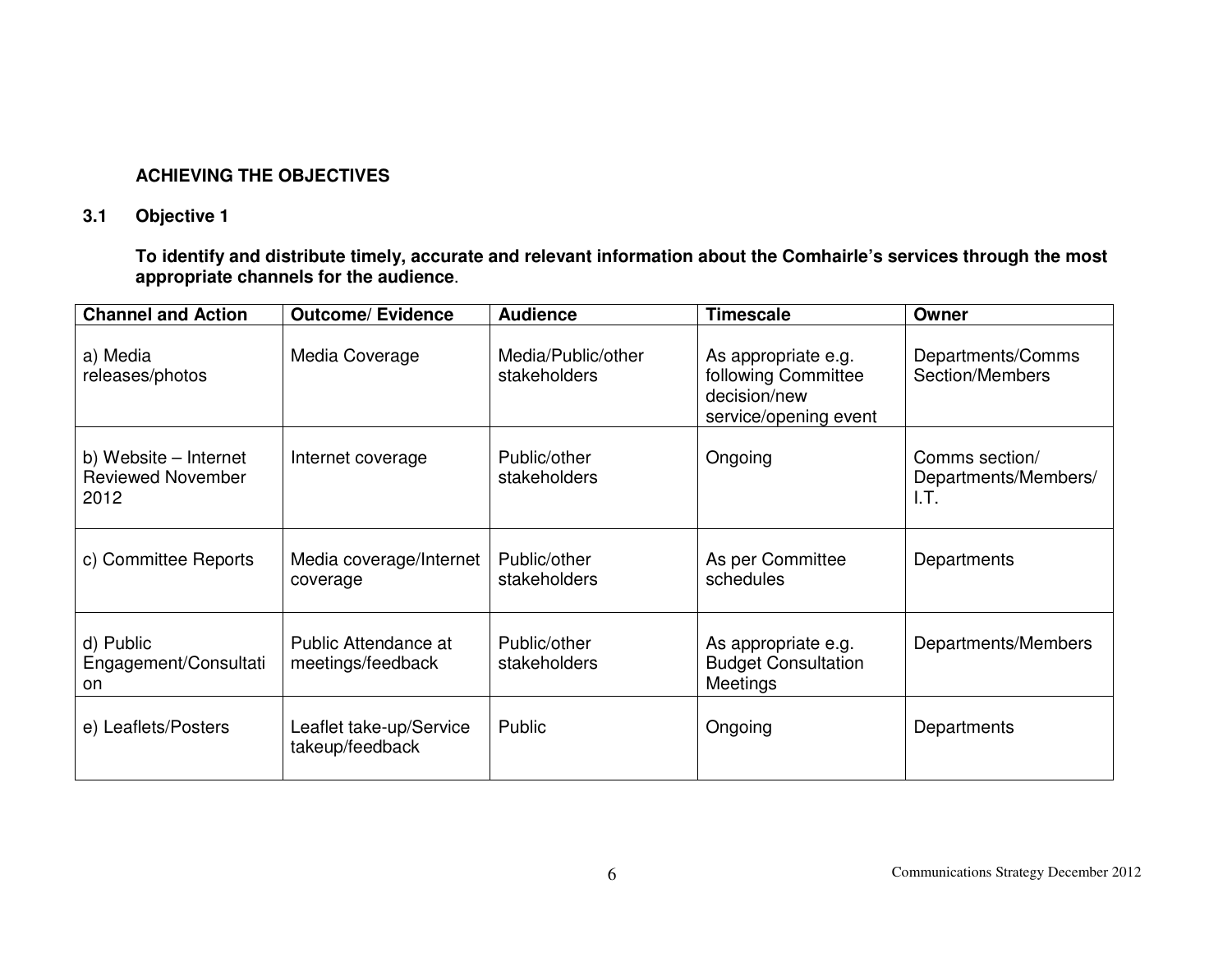| <b>Channel and Action</b>                                                    | <b>Outcome/ Evidence</b> | <b>Audience</b>                                        | <b>Timescale</b>                                        | Owner                           |
|------------------------------------------------------------------------------|--------------------------|--------------------------------------------------------|---------------------------------------------------------|---------------------------------|
| f) Twitter                                                                   | Number of Followers      | Public/other<br>stakeholders who are<br>Twitter users  | Ongoing                                                 | <b>Chief Executive's office</b> |
| g) Facebook<br>(Sports Centre and<br><b>Community Education</b><br>piloting) | Number of users/likes    | Public/other<br>stakeholders who are<br>Facebook users | Ongoing                                                 | Departments                     |
| h) Public Information<br>Section of Website                                  | Number of users          | Public/employees/other<br>stakeholders                 | As appropriate eg<br>school closures/severe<br>weather. | Departments                     |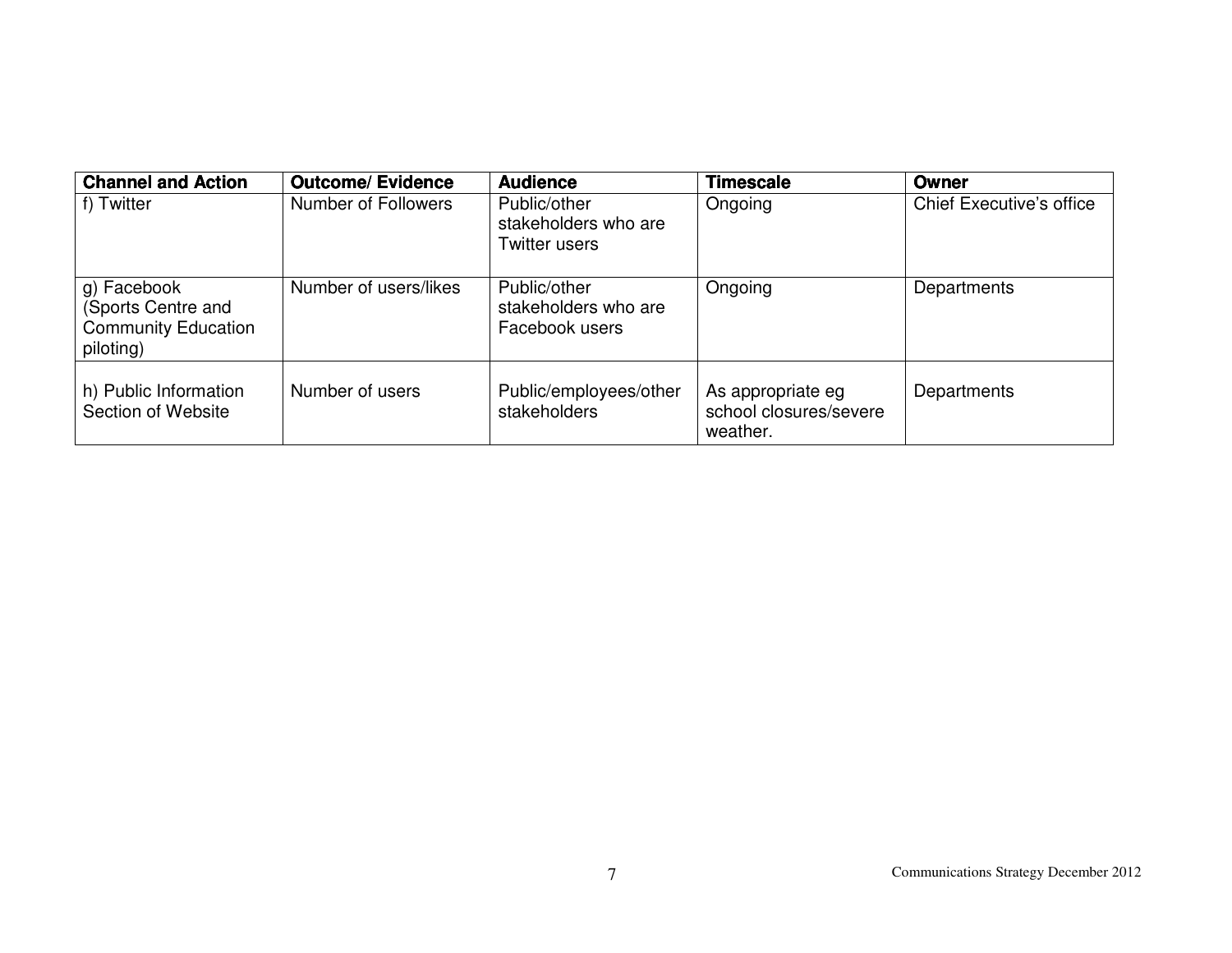## **3.2 Objective 2**

**To maximise positive media coverage of the Comhairle's work, policies and achievements.**

| <b>Channel and Action</b>                                     | <b>Outcome/ Evidence</b> | <b>Audience</b>                    | <b>Timescale</b>                                            | Owner                                          |
|---------------------------------------------------------------|--------------------------|------------------------------------|-------------------------------------------------------------|------------------------------------------------|
| a) Media Releases                                             | Media coverage           | Media/public/other<br>stakeholders | As<br>appropriate/Committee<br>schedule/new<br>developments | Comms section/<br>Members/<br>Departments      |
| b) Website - Internet                                         | Media coverage           | Public/media/other<br>stakeholders | As media releases<br>issued                                 | Comms section/<br>Members/Departments/<br>I.T. |
| c) Committee<br>Reports/meetings                              | Media coverage           | Public/media/other<br>stakeholders | As per Committee<br>schedule                                | Departments/Members                            |
| d) Media<br>briefings/liaison                                 | Media coverage           | Media/public                       | As appropriate                                              | Comms section/<br>Members/<br>Departments      |
| e) Making Gaelic<br>speakers available for<br>interviews etc. | Gaelic interviews        | Gaelic<br>speakers/learners        | As required/ongoing                                         | Comms section/<br>Members/ Officers            |
| f) Make interviewees<br>available for radio/TV                | TV/radio appearances     | TV and radio audiences             | As appropriate                                              | Members/Officers/<br>Comms section             |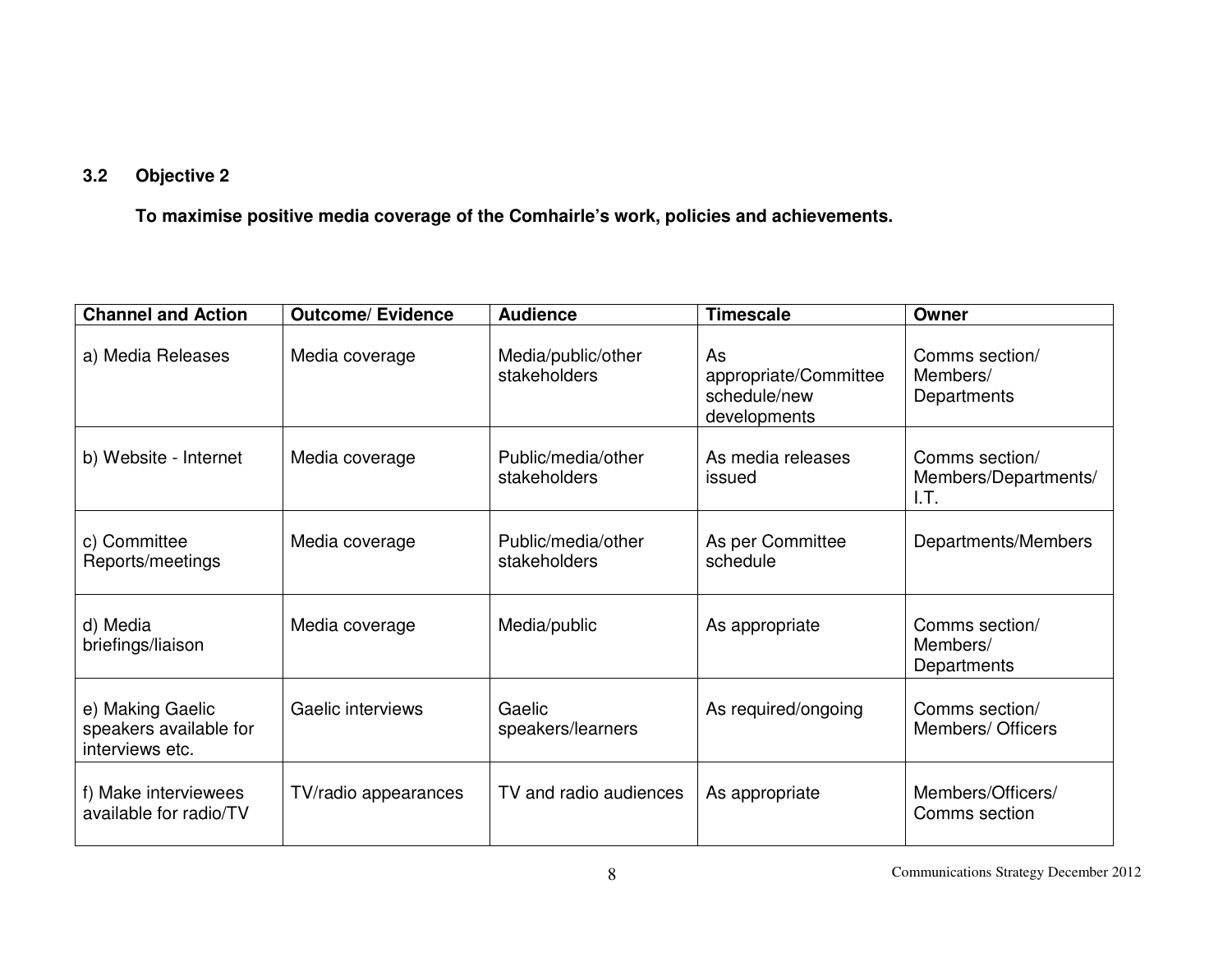## **3.3 Objective 3**

**To ensure the Comhairle's communications – spoken, written and electronic are clear, consistent and effective.**

| <b>Channel and Action</b>                                                    | <b>Outcome/ Evidence</b>                      | <b>Audience</b>                                      | <b>Timescale</b>                                                                              | Owner                                 |
|------------------------------------------------------------------------------|-----------------------------------------------|------------------------------------------------------|-----------------------------------------------------------------------------------------------|---------------------------------------|
| a) All Comhairle Media<br>Releases issued<br>through Comms.<br>Section       | Media coverage                                | Media/public/other<br>stakeholders                   | Ongoing but based<br>around news                                                              | Comms section/<br>Members/Departments |
| b) Media training                                                            | Trained spokespersons                         | Media/public/other<br>stakeholders                   | Chairs to be offered<br>media training                                                        | Members/Comms<br>section/Departments  |
| c) Department<br>newsletters etc to be<br>copied to Comms.<br>section        | Newsletters etc received<br>by Comms. section | Other<br>stakeholders/public                         | As newsletters etc.<br>produced                                                               | Comms, section                        |
| d) Front page of website<br>to be used for rolling key<br>Comhairle messages | Front page of website                         | Public/other<br>stakeholders/employees<br>(Intranet) | Ongoing but to be<br>regularly reviewed as to<br>which messages are<br>replaced with new ones | <b>Chief Executive's Office</b>       |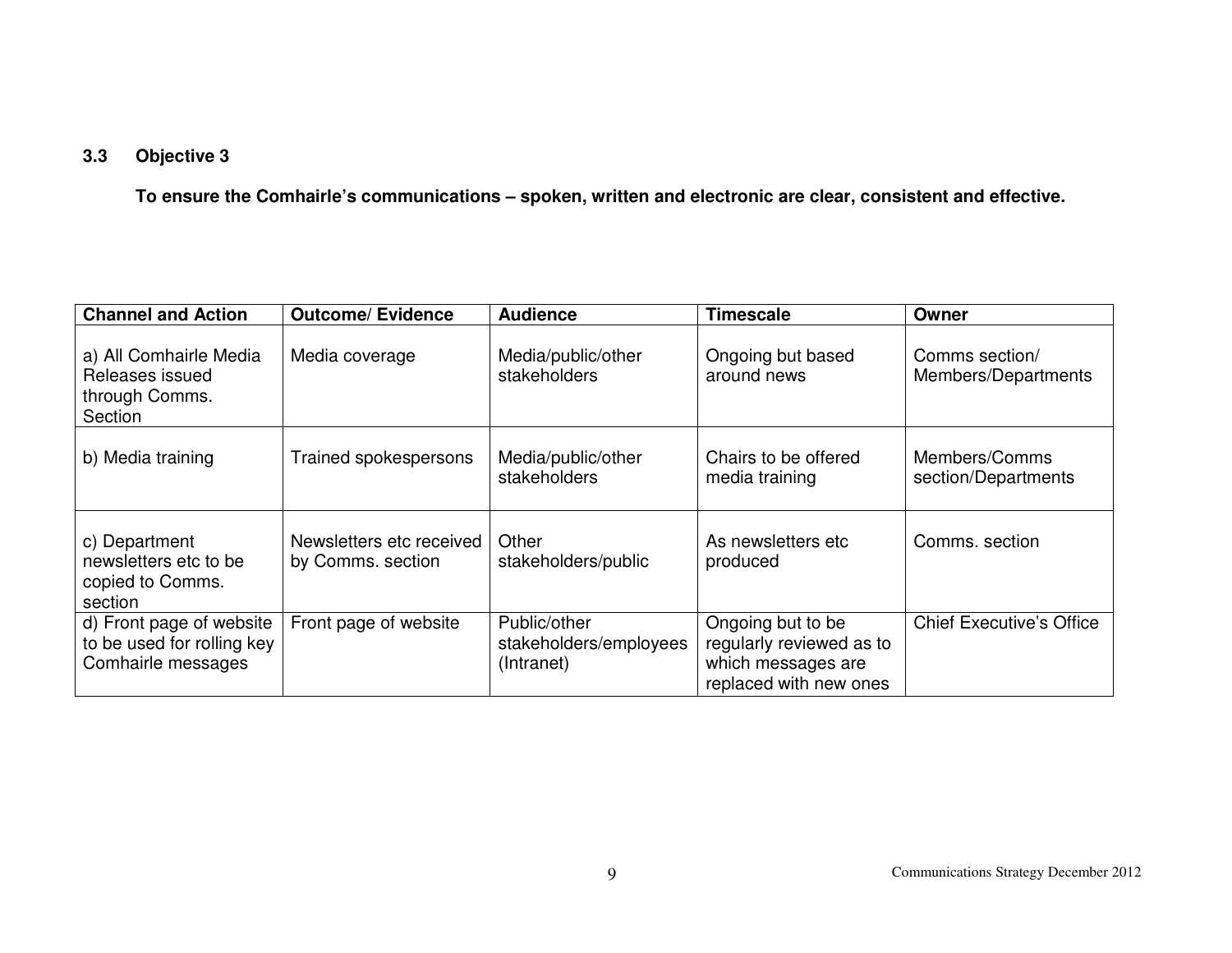## **3.4 Objective 4**

 **To develop Comhairle's website in a bilingual format where appropriate as a key channel of communication.**

| <b>Channel and Action</b>                                                                       | <b>Outcome/Evidence</b>            | <b>Audience</b>                    | <b>Timescale</b>                         | Owner                                               |
|-------------------------------------------------------------------------------------------------|------------------------------------|------------------------------------|------------------------------------------|-----------------------------------------------------|
| a) Press releases<br>issued in bi-lingual<br>format as far as possible<br>and posted on website | Bi-lingual press releases          | Media/public/other<br>stakeholders | Awaiting outcome of<br>budgetary process | Comms section/<br>Members/ Sgioba na<br>Gàidhlig    |
| b) Key documents to be<br>published bi-lingually<br>and posted on website                       | Bi-lingual documents on<br>website | Media/public/other<br>stakeholders | As per publication of key<br>documents   | Comms section/Sgioba<br>na Gàidhlig/<br>Departments |
| c) Appointment of<br><b>Gaelic Communications</b><br>Officer                                    | When/if appointment<br>made        | public                             | Awaiting outcome of<br>budgetary process | Comms section/ Sgioba<br>na Gàidhlig/               |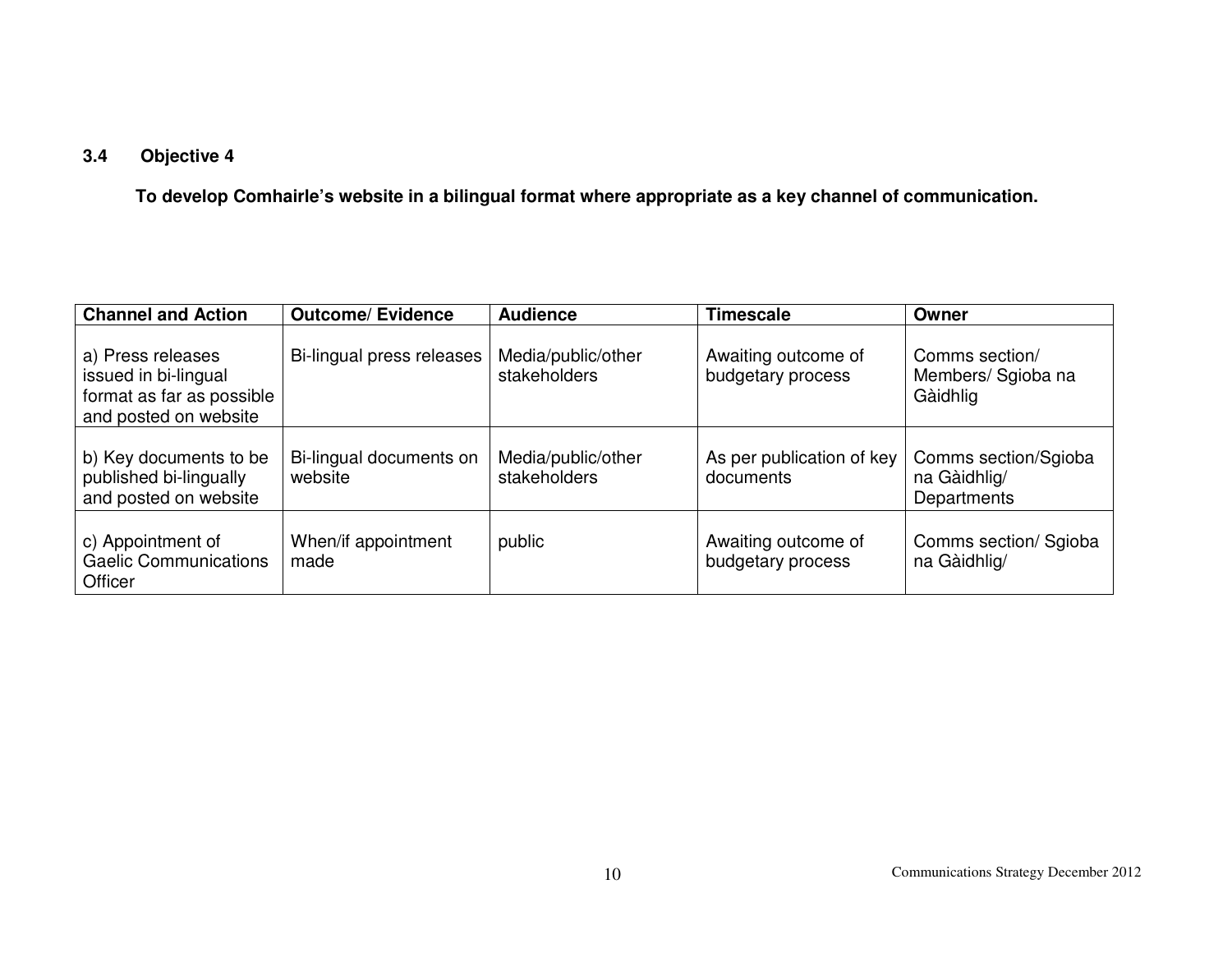## **3.5 Objective 5**

 **To inform and empower all staff and Members to act as ambassadors for the Comhairle.**

| <b>Channel and Action</b>                    | <b>Outcome/ Evidence</b>  | <b>Audience</b>                          | <b>Timescale</b>                                                                   | Owner                                                             |
|----------------------------------------------|---------------------------|------------------------------------------|------------------------------------------------------------------------------------|-------------------------------------------------------------------|
| a) Dedicated employee<br>section of Intranet | Employee information      | <b>Employees</b>                         | Ongoing                                                                            | Departments                                                       |
| b) Email                                     | Information in e-mails    | Employees/Members/ot<br>her stakeholders | Ongoing                                                                            | Departments/Members                                               |
| c) Employee Suggestion<br>Scheme             | Suggestions being<br>made | <b>Employees</b>                         | Under review to simplify<br>and modernize.                                         | <b>Chief Executive's</b><br>Department/Panel/<br><b>Employees</b> |
| d) Employee Survey                           | Employee responses        | <b>Employees</b>                         | Corporate<br>Improvements plan<br>approved by Comhairle<br>2012. Updates 2 x year. | <b>Chief Executive's</b><br>Department                            |
| e) Committee Process                         | Comhairle decisions       | <b>Members</b>                           | As per Committee<br>schedule                                                       | Departments                                                       |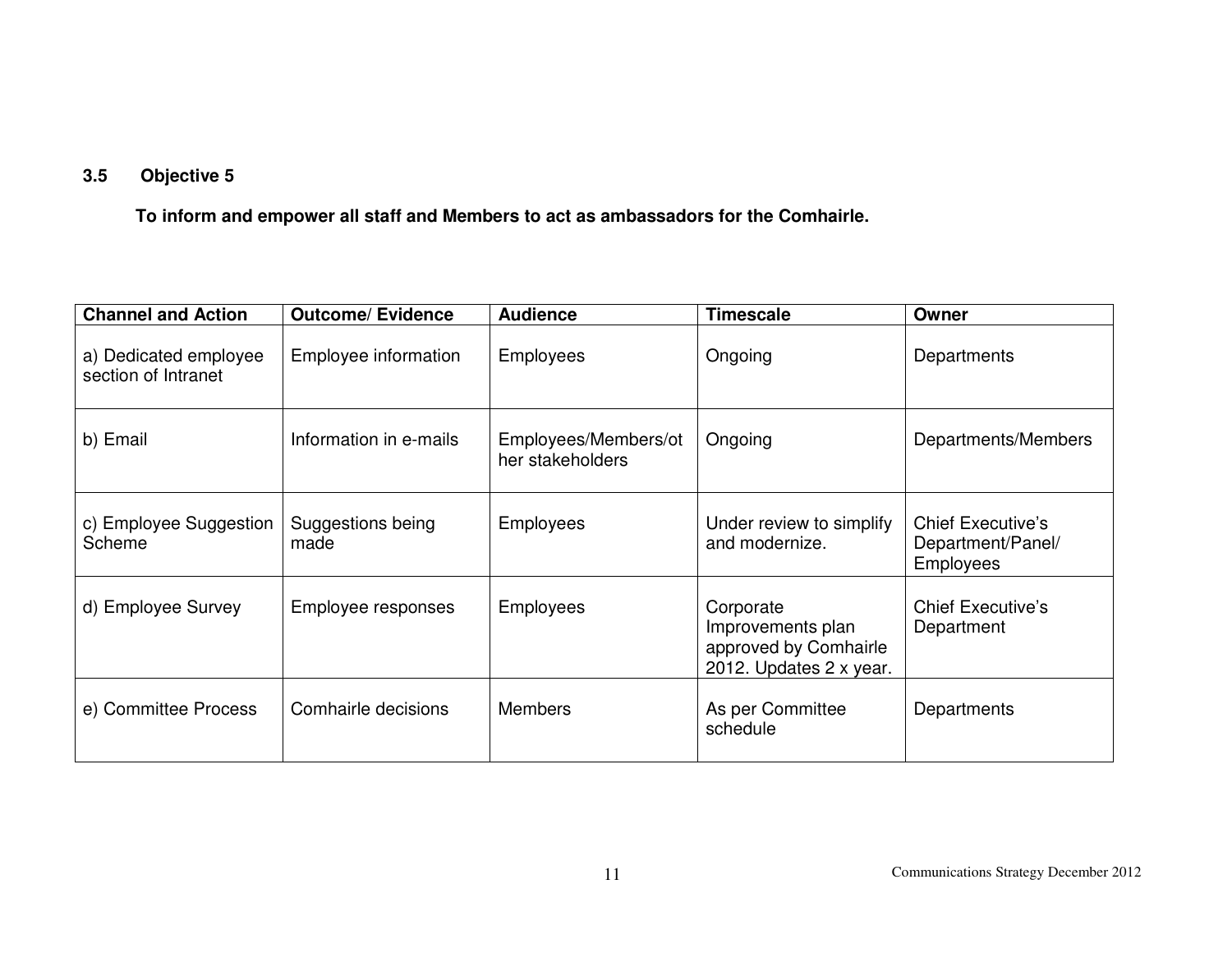| <b>Channel and Action</b>                       | <b>Outcome/Evidence</b> | <b>Audience</b>                        | <b>Timescale</b>                                     | Owner                           |
|-------------------------------------------------|-------------------------|----------------------------------------|------------------------------------------------------|---------------------------------|
| f) Information Bulletin                         | Information in Bulletin | <b>Members</b>                         | Bi-monthly                                           | Departments                     |
| g) Leader's blog                                | Publication of Blog     | Public/employees/other<br>stakeholders | Ongoing $-$ aim to<br>update 2 to 3 times a<br>week. | Leader/Comms. section           |
| h) Intranet<br><b>Reviewed November</b><br>2012 | Use of Intranet         | <b>Employees</b>                       | Ongoing                                              | <b>Chief Executive's Office</b> |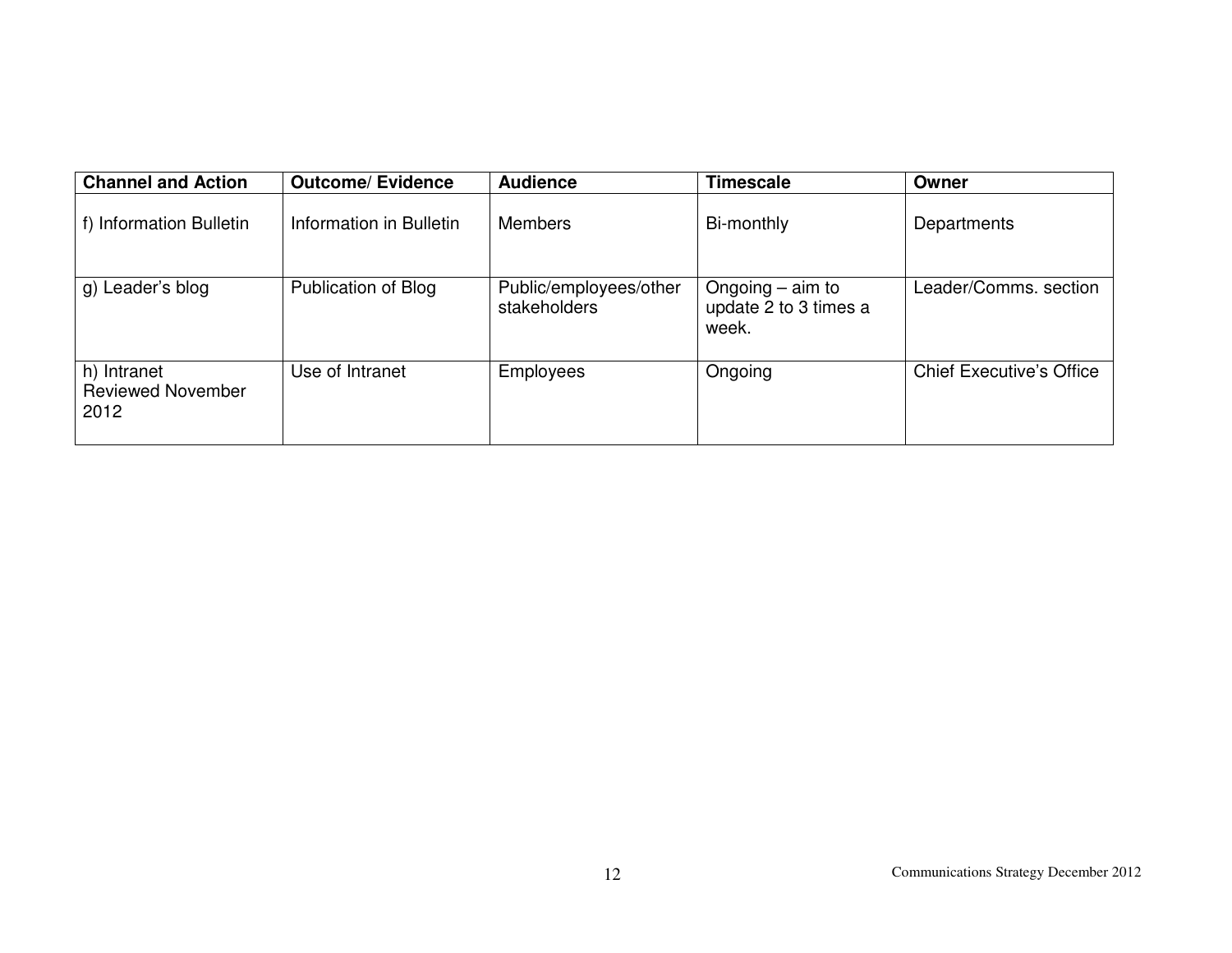## **3.6 Objective 6**

 **To ensure, by clear and consistent corporate branding, that the Comhairle is recognized and respected as a corporate body.**

| <b>Channel and Action</b>                                                                                                                 | <b>Outcome/ Evidence</b>                                      | <b>Audience</b>                          | <b>Timescale</b>                            | Owner                                       |
|-------------------------------------------------------------------------------------------------------------------------------------------|---------------------------------------------------------------|------------------------------------------|---------------------------------------------|---------------------------------------------|
| a) Use of Corporate<br>Logo and bilingual<br>slogan                                                                                       | Logo on Letterheads,<br>documents etc. Bi-<br>lingual slogan. | Public, employees,<br>other stakeholders | Ongoing                                     | Departments/Members                         |
| b) Use of Gaelic as per<br><b>Gaelic Policy</b>                                                                                           | Bi-lingual documents,<br>signage etc                          | Public, employees,<br>other stakeholders | Ongoing                                     | Departments/members/<br>Sgioba na Gàidhlig/ |
| c) Corporate Strategy                                                                                                                     | <b>Adoption of Corporate</b><br><b>Strategy and Publicity</b> | Public/employees/other<br>stakeholders   | Corporate Plan<br>approved November<br>2012 | Members/Departments/<br><b>Public</b>       |
| d) Consistent<br>Advertising in line with<br><b>Improvement Service</b><br><b>Public Information</b><br>Notice Guidelines (on<br>website) | Reduced advertising<br>costs                                  | Public/other<br>stakeholders             | Ongoing                                     | Departments                                 |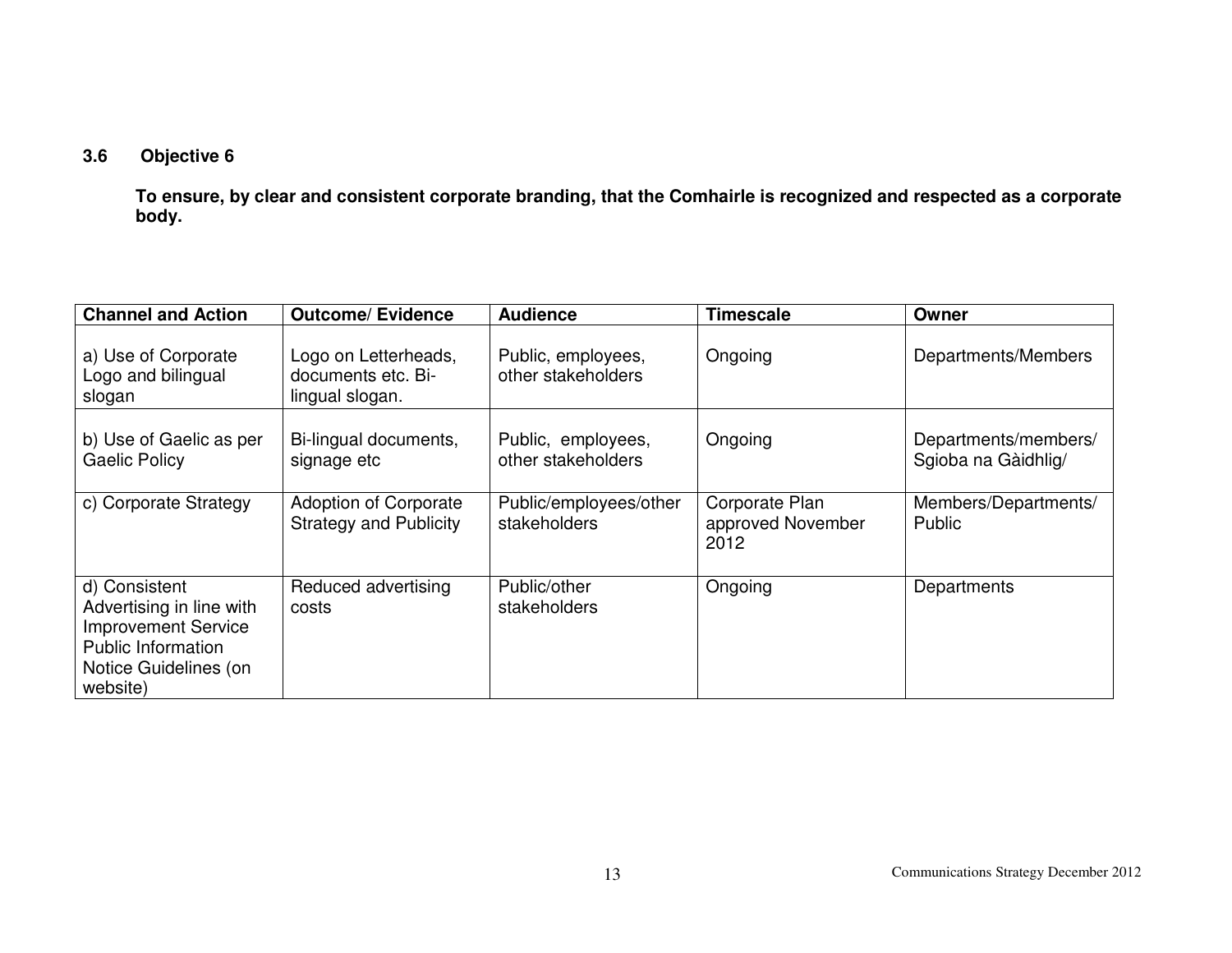## **3.7 Objective 7**

 **To ensure communications are a fundamental part of corporate thinking, including the adequate allocation of resources.**

| <b>Channel and Action</b> | <b>Outcome/Evidence</b> | <b>Audience</b>    | <b>Timescale</b> | Owner                  |
|---------------------------|-------------------------|--------------------|------------------|------------------------|
| a) Ensure monitoring      | Ongoing Review and      | Members, employees | Ongoing          | Comms. section/        |
| and review of             | monitoring              |                    |                  | <b>Members</b>         |
| Communications            |                         |                    |                  |                        |
| Strategy                  |                         |                    |                  |                        |
| b) Comhairle              | Minutes of Management   | Members of         | Quarterly        | Comms. Section/        |
| Management Team to        | team meetings           | Management Team    |                  | <b>Management Team</b> |
| consider                  |                         |                    |                  |                        |
| Communications on a       |                         |                    |                  |                        |
| regular basis             |                         |                    |                  |                        |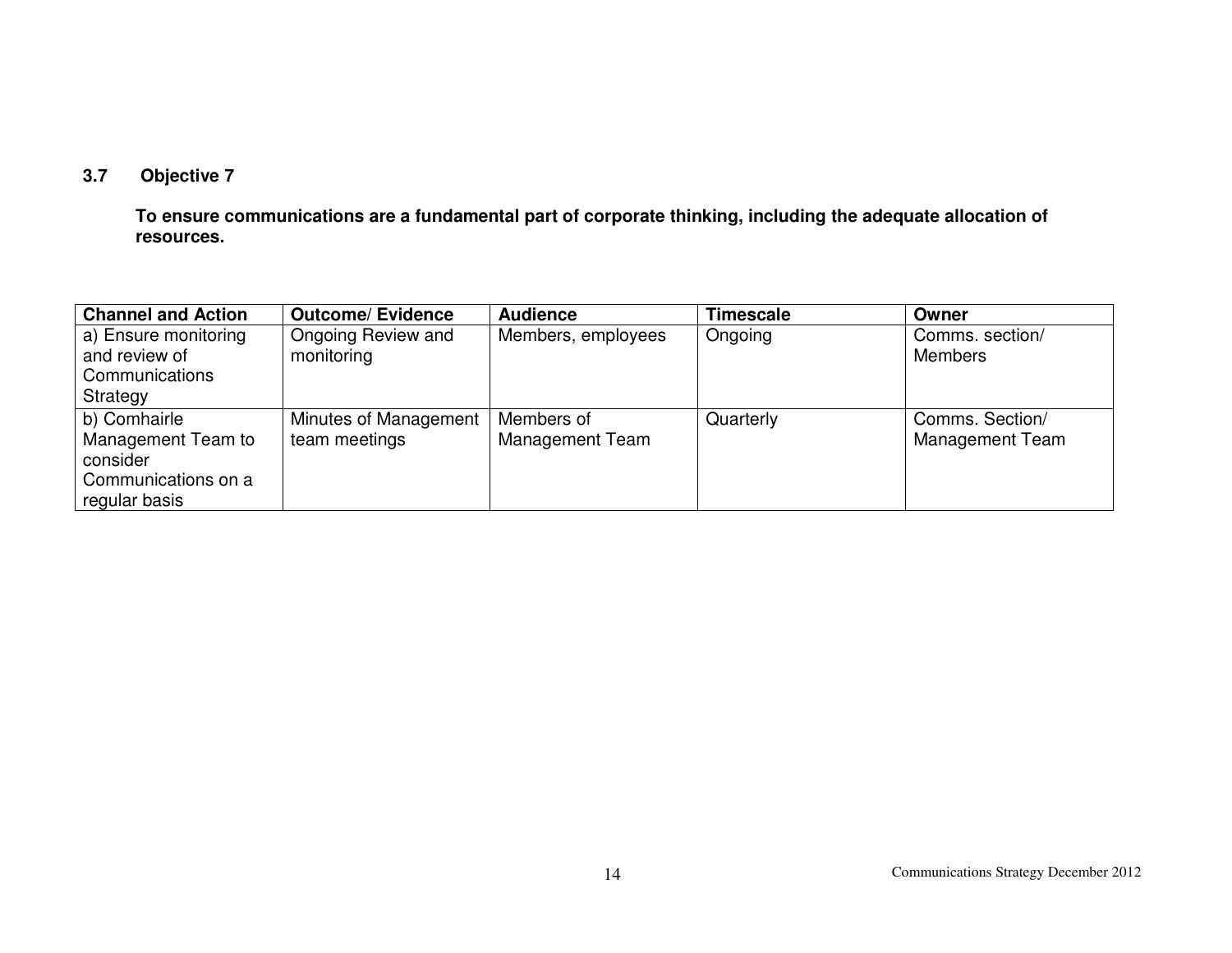## **3.8 Objective 8**

 **To work with partners, community organisations and stakeholders to publicise joint initiatives.**

| <b>Channel and Action</b>                                                     | <b>Outcome/Evidence</b>                                                                  | <b>Audience</b>              | <b>Timescale</b>                                                                   | Owner                                 |
|-------------------------------------------------------------------------------|------------------------------------------------------------------------------------------|------------------------------|------------------------------------------------------------------------------------|---------------------------------------|
| a) Assist Community<br><b>Planning Partners with</b><br>Communications advice | No of activities                                                                         | Other<br>stakeholders/public | Around CPP meetings<br>and other activities eg<br>Community<br>Engagement meetings | Comms, section                        |
| b) Take part in joint<br>initiatives where<br>appropriate                     | No of joint initiatives                                                                  | <b>Public/Members</b>        | As required                                                                        | Comms Section/<br>Members/Departments |
| c) Assist community<br>organisations with<br>Communications advice            | No of requests                                                                           | Public/other<br>stakeholders | As required                                                                        | Comms Section/<br>Members/Departments |
| d) Assist partner<br>organisations with<br>advice on Gaelic<br>communication  | <b>Production of Gaelic</b><br>Language Plans or<br>other publications or<br>initiatives | Public/other<br>stakeholders | As required                                                                        | Sgioba na Gàidhlig                    |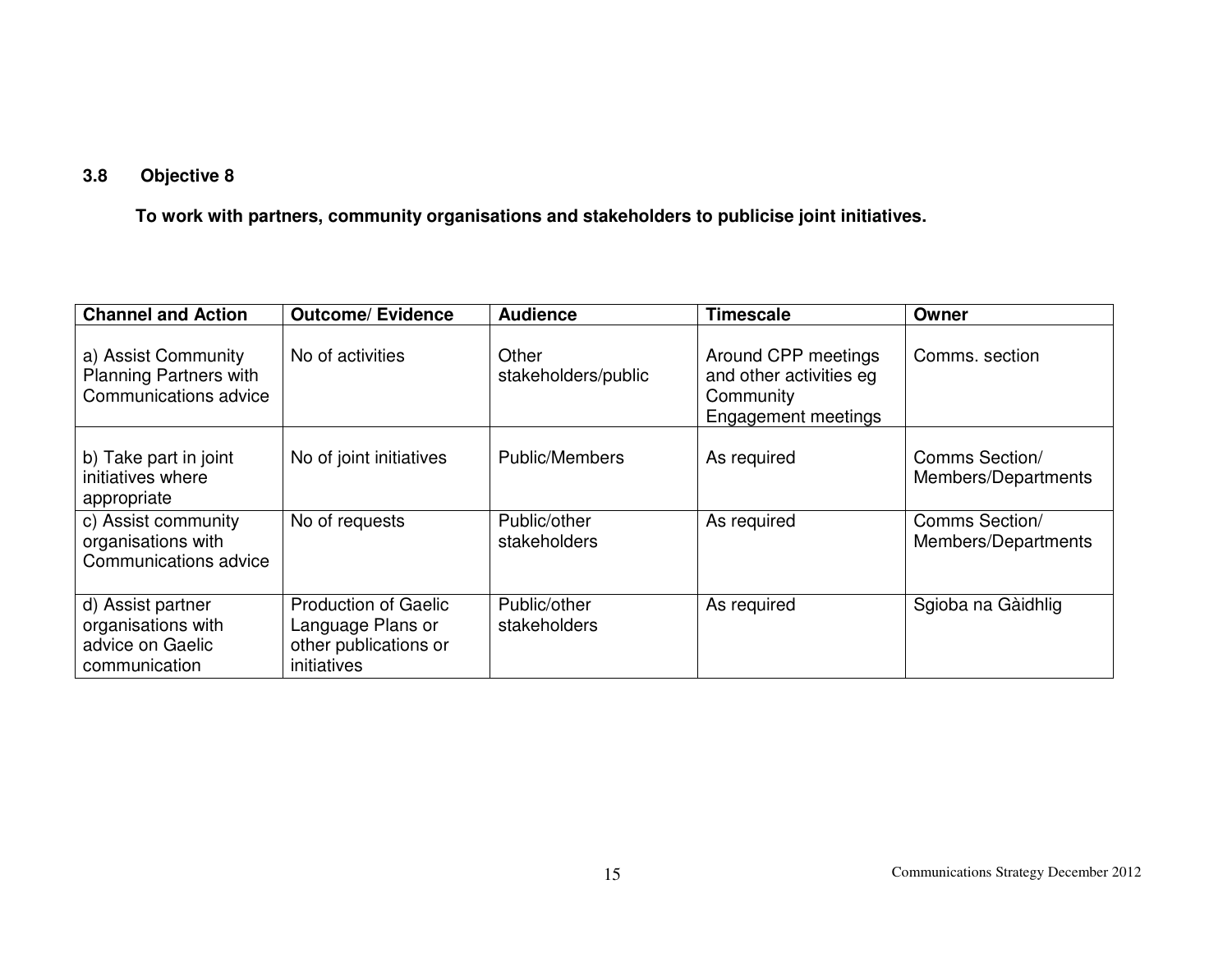## **3.9 Objective 9:**

 **To ensure public understanding and participation in local government and to demonstrate process is increased and maintained.**

| <b>Channel and Action</b>                     | <b>Outcome/ Evidence</b>                  | <b>Audience</b>                            | <b>Timescale</b>                                                                        | Owner                            |
|-----------------------------------------------|-------------------------------------------|--------------------------------------------|-----------------------------------------------------------------------------------------|----------------------------------|
| a) Fol Requests are<br>responded to timeously | Number of Fol requests<br>dealt with      | Media/Public/Other<br>organisations        | Ongoing                                                                                 | Chief Executive's Dept.          |
| b) Electronic agendas                         | Production of electronic<br>agendas       | Media/public/other<br>stakeholders/Members | Published on web in line<br>with Committee<br>Meetings (Thursday<br>preceding meetings) | Chief Executive's Dept.          |
| c) Agendas and minutes<br>on website          | No of hits to read<br>minutes and agendas | Media/public/other<br>stakeholders/Members | Ongoing                                                                                 | Chief Executive's Dept./<br>I.T. |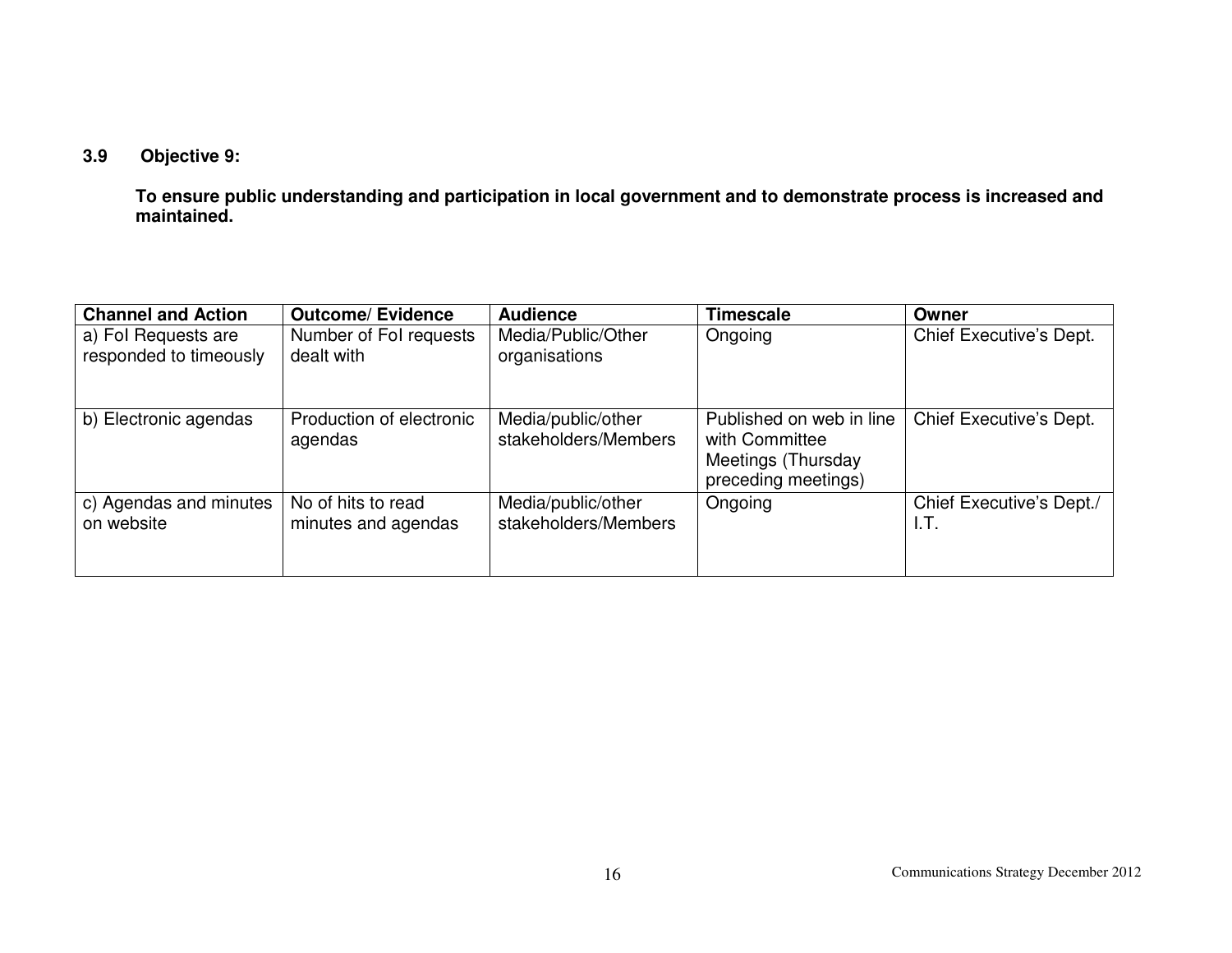## **3.10 Objective 10**

## **To ensure that the plan for Comhairle communications in any emergency is effective and adequate.**

| a) That Communications<br>continue to be<br>considered in the review<br>and formulation of<br><b>Emergency Plans in</b><br>consultation with EPO | Communications<br>Section in Emergency<br>Plans | Other<br>agencies/employees      | As part of review and<br>formulation of<br><b>Emergency Plans</b> | Comms section/Chief<br>Executive's Dept. |
|--------------------------------------------------------------------------------------------------------------------------------------------------|-------------------------------------------------|----------------------------------|-------------------------------------------------------------------|------------------------------------------|
| b) Ensure effective<br>access to website to<br>disseminate information<br>during emergency                                                       | Website access out of<br>hours.                 | Public/members/other<br>agencies | As required.                                                      | Faire                                    |
| c) Use of WIEPCG<br>Facebook site in<br>conjunction with other<br>agencies                                                                       | Number of users                                 | Facebook users                   | As required                                                       | <b>Chief Executive's Office</b>          |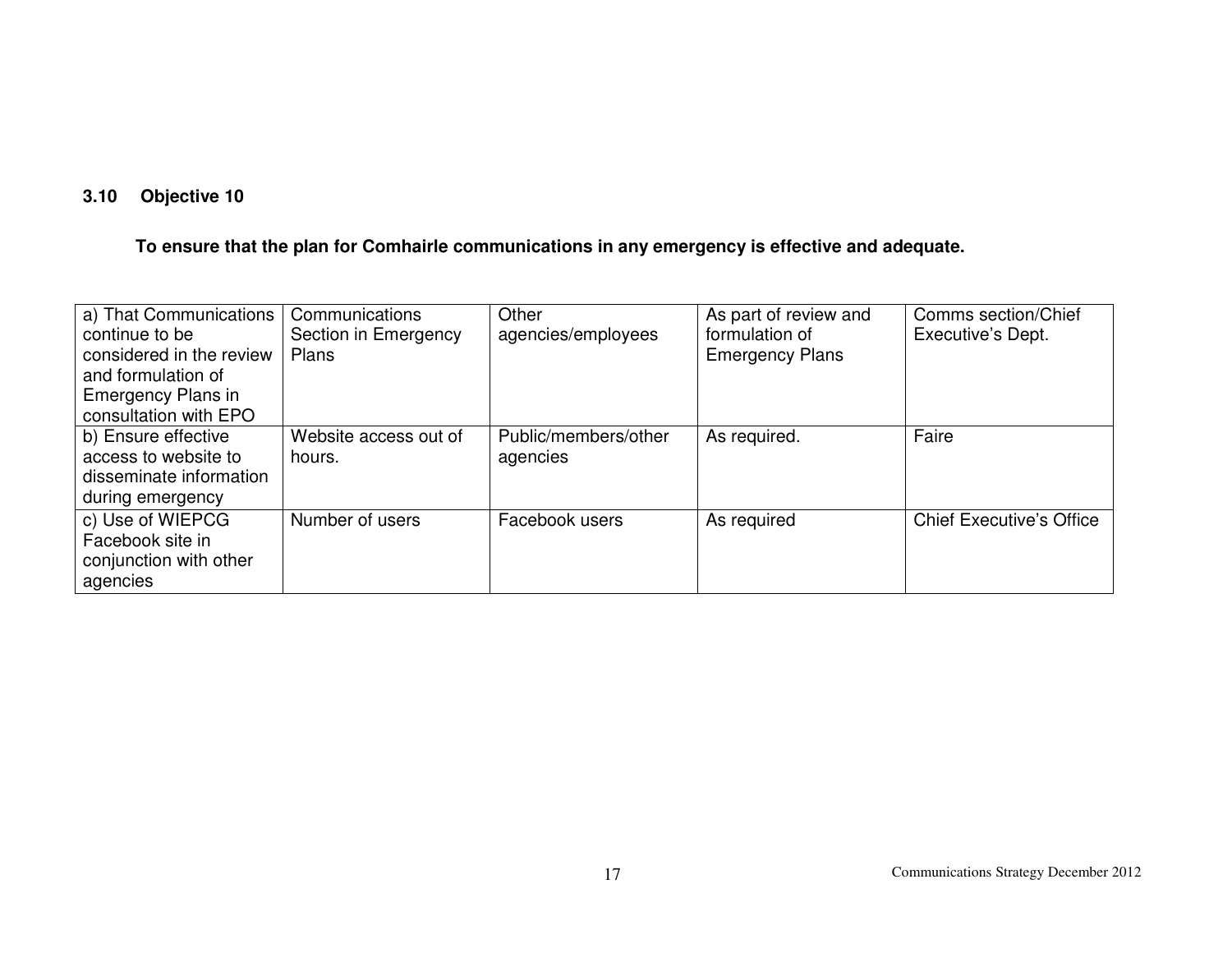#### **MONITORING AND REVIEW**

- 4.1 The communications strategy should be continually monitored and evaluated on a regular basis and be flexible enough to adapt to internal and external environmental factors. If there is a problem or a gap identified in the way we communicate or in the processes we use, we must be open and flexible enough to change them in order to improve. Such experience will help us to better develop our communications in the future.
- 4.2 Internal communications can be assessed via staff surveys, questionnaires and feedback opportunities.
- 4.3 The success of external communications are not so easy to monitor although public consultations, meetings and surveys help to gauge the effectiveness of public communications.
- 4.4 The ultimate political measure of success in delivering Comhairle strategies and policies is the democratic process itself as part of the political election cycle.

### **Monitoring and evaluation**

- 4.5 We monitor our progress in different ways, including:
	- analysing our coverage in newspapers, on radio and television. Local coverage is partially reported as a Key Performance Indicator. This should be extended. Media coverage can be measured in terms of advertising equivalent rates
	- considering feedback from the website, questionnaires, surveys on specific issues, key contacts and opinion formers
	- events debriefing
	- carrying out internal audits and service reviews
- 4.6 Assessing the effectiveness of the Communications Strategy could be done in a number of ways –
	- a Employee Survey asking employees to participate in surveys and then assessing feedback and reacting accordingly;
	- b Feedback process using electronic newsletter.
	- c Public Consultations Surveys questioning the public to gauge whether they feel better informed;
	- d Staff Suggestions Scheme on Communications;